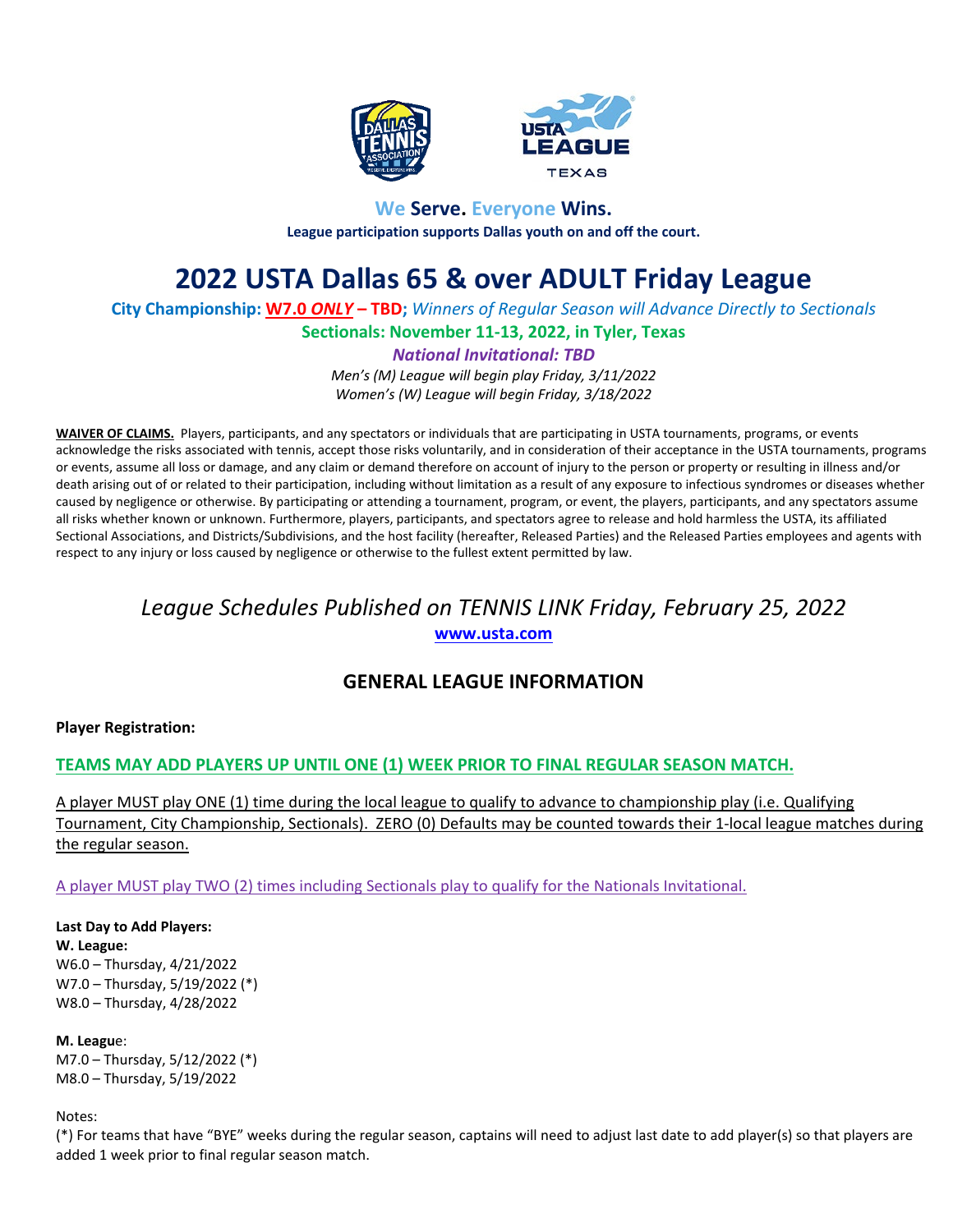Player registration is online at the TENNIS LINK website at [http://tennislink.usta.com/leagues.](http://tennislink.usta.com/leagues) Once on the TENNIS LINK Leagues website, click on "Register for a team" and enter your USTA number and the team number. Follow the prompts through the credit card portion. Once you have successfully completed registration you will receive a screen notification and an e-mail confirmation.

# **Player Eligibility:**

## **2022 USTA TEXAS Rules and Regulations:**

A team may have only one (1) player from outside the 50-mile radius of the center of a large city, Fort Worth, Dallas, San Antonio, Austin and Houston… If a player does not have the specific league in one of our designated areas (i.e. Abilene, Amarillo, Austin), he/she can play in another city without it counting as part of the out of city maximum.

# **2022 USTA Dallas 65 & over ADULT League fee: \$38.00** *(includes non-refundable \$3.00 Active.com processing fee)*

# **Player League fees are NON-REFUNDABLE/TRANSFERRABLE unless the level entered does not make. Please advise your players accordingly.**

**Format:**

3 – Doubles

# **Match Times:**

# *2022 USTA Dallas Captain's Responsibilities:*

**ADULT Spring/Summer League:** Any time between 9:00am and 1:00pm is an acceptable start time for the *Weekday* League.

# **Schedules/Match Times/TENNIS LINK:**

Schedules have been forwarded to facilities. Facility managers were given the opportunity to advise the DTA of any Black Out Dates/Facility Conflicts prior to scheduling. Schedules are set, NO schedule changes will be made at this point.

Facility Managers provide individual match times directly to captains. TENNIS LINK is not updated with individual match times. The DTA uses the 12:00am, MIDNIGHT default time and that remains in TENNIS LINK.

It is the captain of the HOME Team's responsibility to contact the VISITING Team with match time, directions, etc… at least 5 days prior to the match date. The DTA suggests that captains communicate through email and always request confirmation from their opponent. Reminders a few days prior to match are thoughtful and encouraged to avoid potential miscommunication.

#### **Match Play:**

# *2022 USTA Dallas Rules and Regulations:*

*7H.* Match play must begin no later than 15 minutes after the designated start time per the 15-minute default rule. No line shall begin play before the 15-minute default time has passed unless all players from the higher singles/doubles positions are present. Defaults must be from the bottom up. (i.e.: Line 2 singles or Line 3 doubles if players are not available at the start of the match.) Doubles teams are to be moved up as a pair.

The penalties for late arrival (0-5 minutes/1 game & loss of toss, 5-10 minutes/2 games & loss of toss, 10-15 minutes/3 games and loss of toss, 15:01 minutes/default). These penalties apply to physically being on court not just on site.

*7I.* The team captain for each team shall exchange their team line-up simultaneously prior to the beginning of the team match. No substitution may be made in an individual match after the line-up has been presented, except for injury to, illness of a player during warm-up and an eligible replacement can be made within the default time. The substituted player may only take the position of the player whom they are replacing. If the substitution is made during the warm-up, the substitute player is entitled to a five-minute warm-up.

#### **Scoring:**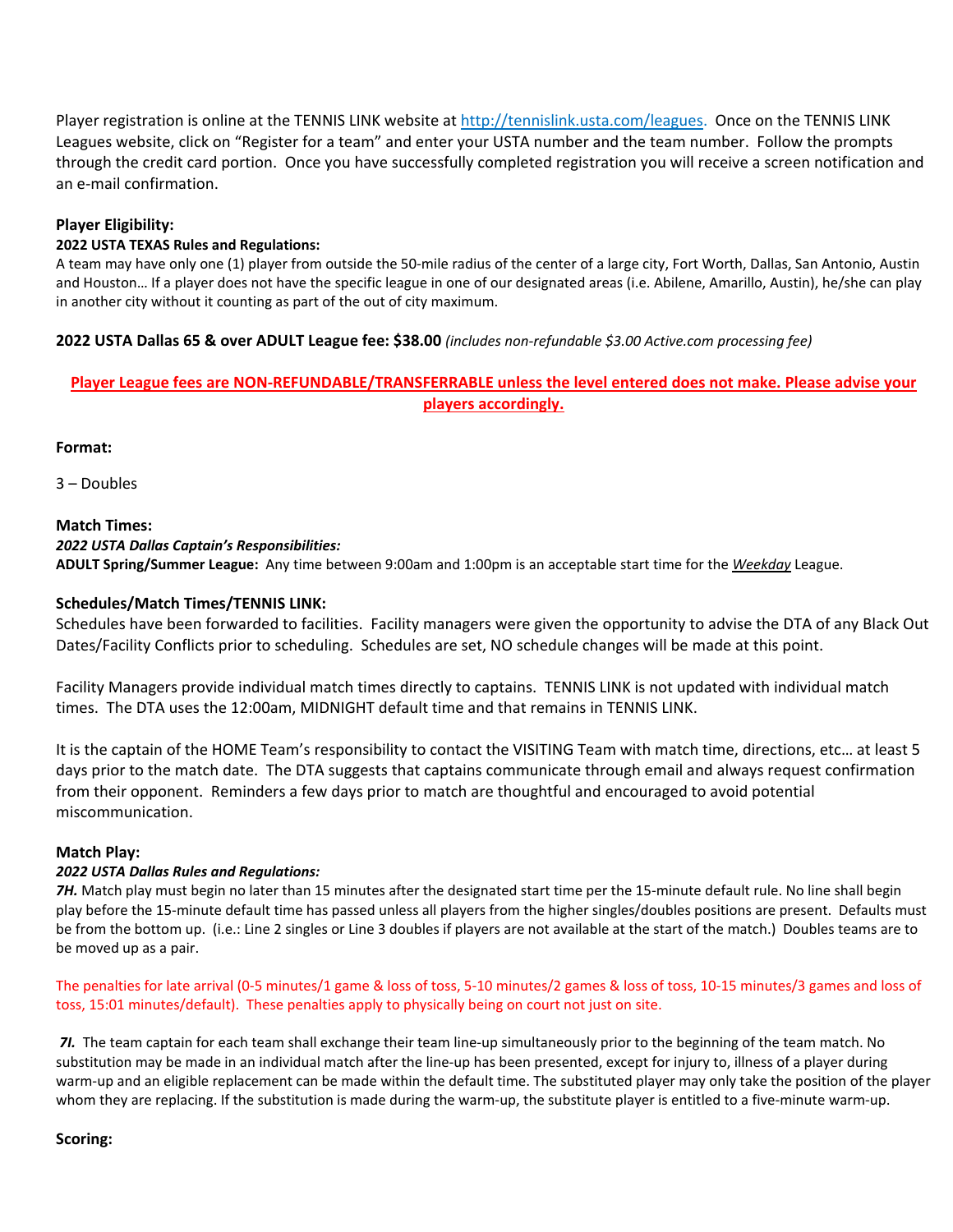Matches are to be played using the best of two sets criteria, conventional scoring, with a Coman set tiebreak (the first to 7 by 2) at 6 games all and a Coman match Tiebreak (the first to 10 by 2) in the event of split sets.

## *2022 USTA Dallas Rules and Regulations:*

9B. Scoring for all DTA/USTA matches will be as follows: One point for each TEAM MATCH (consists of all individual matches) won. 9C. In the event of a tie, the following NATIONAL/ SECTIONAL guidelines prevail: 9C(1) Individual Matches. Winner of the most individual matches the entire competition. 9C(2) Head-to- head. Winner of head-to-head match. 9C(3) Sets. Loser of the fewest number of sets 9C(4) Games. Loser of the fewest number of games. 9C(5) A method to be determined by the League Coordinator

# **Score Cards:**

Blank scorecards are available through Tennis Link. Visit [http://tennislink.usta.com/leagues.](http://tennislink.usta.com/leagues) Click on "Record A Score" located under My Quick Links on the right. Enter your match number. Scroll to the bottom and click on "Print Blank Scorecard".

**GREAT NOTE!** Scorecards printed off Tennis Link for matches will include both teams' most up-to-date rosters. Captains can verify players prior to match time.

# **Score Entry:**

Both captains are responsible for Score Entry on Tennis Link League at<http://tennislink.usta.com/leagues> within 12 hours of a completed match. For disputed Score Entry or Score Entry problems please email [leagues@dta.org.](mailto:leagues@dta.org)

#### *2022USTA Dallas Rules and Regulations:*

Match play and points are to be awarded to the player(s) who physically completed the match. NO EXCEPTIONS. Players may not be substituted during Score Entry on USTA TENNIS LINK nor may match results be altered. This will result in an AUTOMATIC Forfeit/Team Default, noted in rule #10. Both captains and players involved will be removed from USTA Dallas ADULT League play indefinitely.

# **Change/Edit to Scorecard:**

When requesting a change, or edit to a scorecard, please email Local League Coordinator at leagues@dta.org and copy the opposing captain with the following information:

- **(1) Match #**
- **(2) Detailed Description of requested change/edit.**
- **(3) Both captains must agree to the requested change/edit prior to TENNIS LINK being updated.**

#### **Make Up Matches due to Rain/Championship Advancement/Extreme Weather:**

#### **8. MAKE UP MATCHES (Due to Rain/Championship Advancement/Extreme Weather):**

*8A.* Rainout / Championship Advancement/Extreme Weather Make-ups:

All make-up matches for rain or championship advancement should be played within 14 days of the rainout/originally scheduled match. If a make-up match has not been entered in USTA TENNIS LINK within 14 days of the original match date, it should be considered as scheduled by the DTA League Coordinator on the 14th day at:

- \* 1:00pm for Women's Weekday Leagues
- \* 5:00pm for Men's and Women's Saturday Leagues
- \* 9:00am for Men's Sunday League
- \* 4:00pm for Women's Sunday League
- \* 3:00pm for 18 & over MIXED
- \* 6:00pm for 40 & over MIXED and 55 & over AGE GROUP

No match is to be rescheduled without the consent of the coordinator unless it is a rainout/championship play. Do not cancel for rain until the day of the match. Only lines that have started (first service attempt) stand for a rain make-up. A team is not held to any defaulted line(s) given.